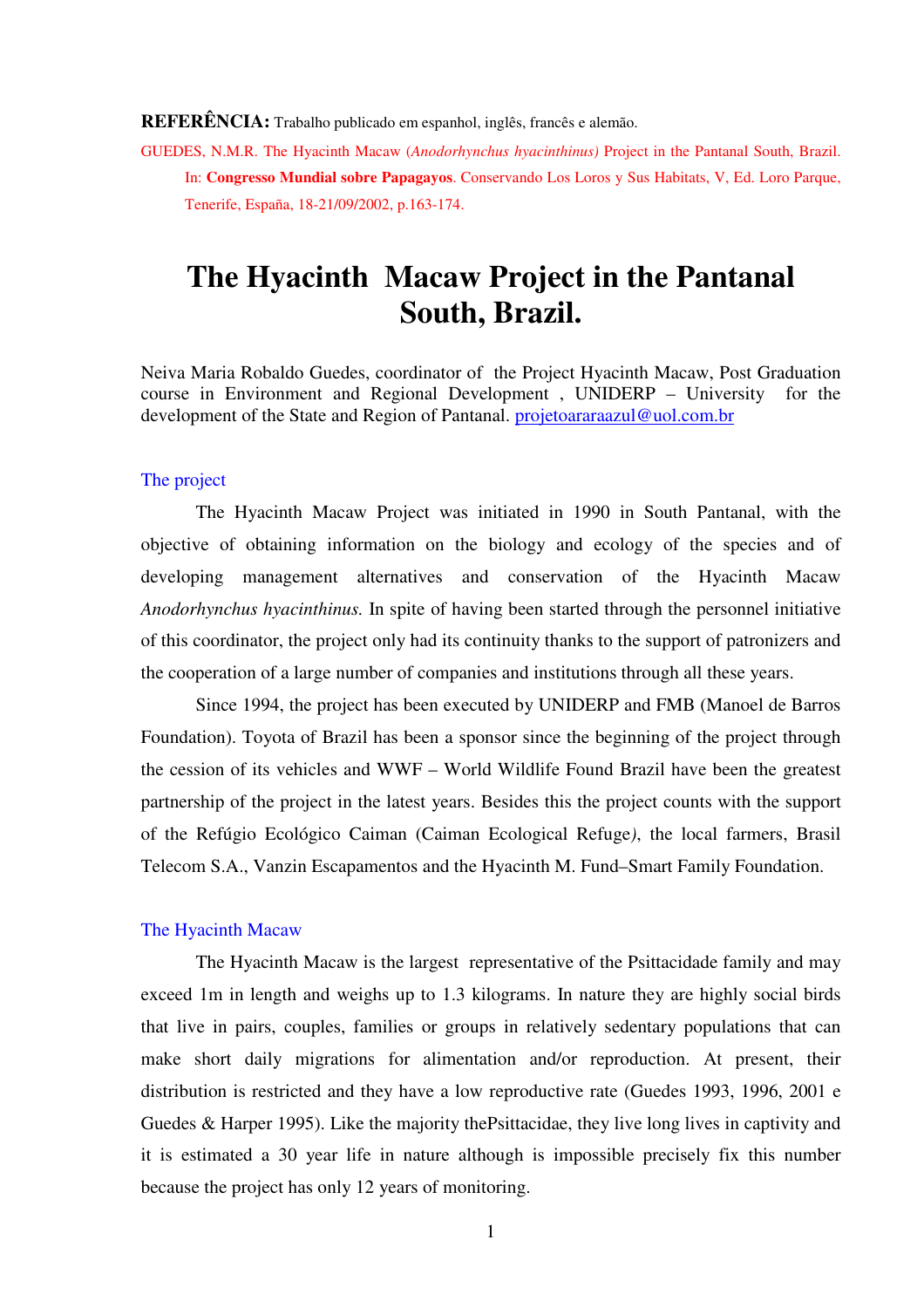Threatened of extinction (Bernardes et al. 1990 e Collar et al. 1992) the most important factors that determined the decline of the Hyacinth Macaws populations were the illegal collect of individuals for commercial exploitation for the pet trading within Brazil and internationally (it is estimated in more than 10 thousand individuals captured from nature until the end of the eighty decade); the drastic habitat alteration or destruction due clearence grounds by fire, deforestation and planting of pasture and finally the use of the feathers by the local indian populations (the ancient indian tribes used the the bow and arrow to hunt, today they used the birds feathers to make artefacts like collars and cockades that lasted for decades. Nowadays they use fire weapons to kill the birds and make souveniers for the tourists).

 The present distribution of the *Anodorhynchus hyacinthynus* is estimated: **1) The Pantanal region,** spreaded over the states of Mato Grosso do Sul (the largest part of the population with more than 3.000 individuals (Guedes 2001)), Mato Grosso (about 800 individuals (Pinho 1998)), Bolivia (about 150 individuals (S.Dammernann 2000, unpublished work)) and Paraguai (only some registers of individuals in short daily migrations for alimentation, leaving the Brazilian Pantanal in the morning and returning at the end of the afternoon, without registers of resident populations or nests in the latest years). 2) In the commun boarder area of the Brazilian states of Tocantins, Piauí, Maranhão and Bahia; 3) In North Brazil along the Xingú and Araguaia rivers and along the Carajás range of mountains (Munn et al. 1987), without estimated number of individuals or populations for these last ocurrence places).

# The objectives

 The most important objective of The Hyacinth Macaw Project is the mantainance of a viable population of Hyacinth Macaws in natural habitat as well to make the specie an example for the preservation of the Pantanal as a whole. Nevertheless, activities and especific new goals are discussed and defined every year with the "Comitê para Conservação e Manejo da Arara-azul-de-lear *Anodorhynchus leari* and the large Hyacinth Macaw *Anodorhynchus hyacinthinus"* under the General Fauna Coordination of the IBAMA – Instituto Brasileiro de Meio Ambiente e Recursos Naturais Renováveis (a Brazilian Government Institution for Environmental and Natural Resources subjects)

The specif objectives are:

- 1) Cadastrating and Monitoring nests in the Pantanal region;
- 2) Manegement of nests and installation of artificial nests box when necessary;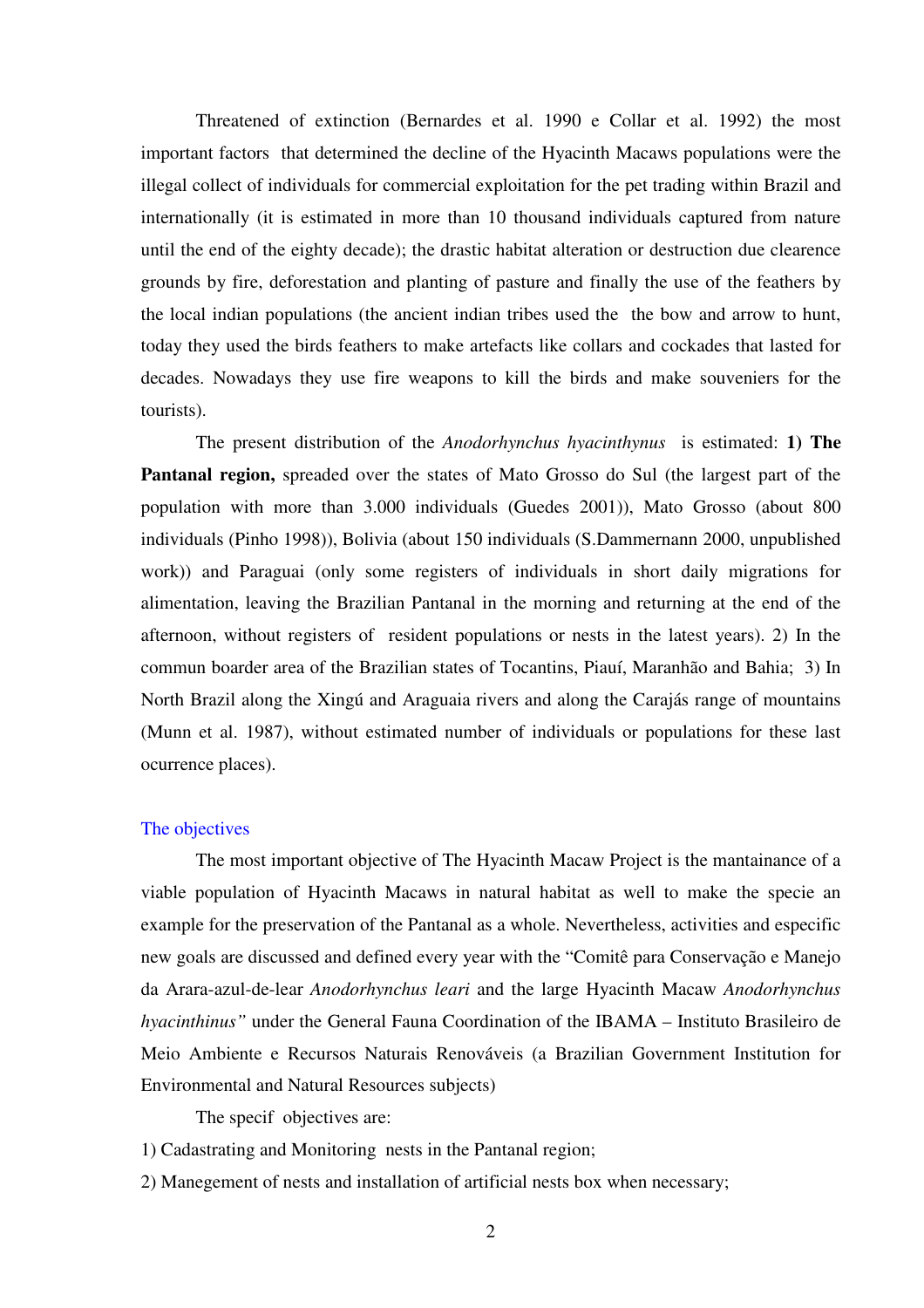- 3) Make studies about reproductive biology;
- 4) Make studies about behavior in nature;
- 5) Make activities of manegement of eggs and chicks;

6) Monitoring the survival rates of the chicks after leaving their nests;

7) Estimulating and realizing activities related to ecological tourism;

8) Promoting activities of education and environmental conservation;

9) Publishing the results of the research for the scientific community, natives, local communities and the general public.

# The local

 The Hyacinth Macaw Project is being executed in the Brazilian Pantanal, coordinates 16<sup>°</sup> and 21<sup>°</sup> south latitude and 55<sup>°</sup> and 58<sup>°</sup> east longitude, mainly in 42 ranches (farms) in Mato Grosso do Sul state and in a ranch in Mato Grosso state, covering an area of 400 thousand hectares. The Project has its most important bases in "Refúgio Ecológico Caiman" in the Pantanal of Miranda and other in the IPPAN/UNIDERP in the Pantanal of Rio Negro. The project also has the important support of Fazenda Rio Negro (a local ranch) in another part of the Pantanal of Rio Negro; Fazenda Nhumirim (local ranch) in the Pantanal of Nhecolândia and Pousada Arara Azul (Arara Azul Lodge) in the Pantanal of Abobral and some ranches in other regions of the Pantanal (Guedes 2001).

With around  $139.000 \text{ km}^2$  the Pantanal is the largest continental wetland on the planet. It is located in the states os Mato Grosso do Sul and Mato Grosso, extends into Bolivia and Paraguay. The Pantanal's landscape is the result of the flood cycle. During the wet season, up to 80% of the region is under water, becoming into an area of difficult access with long periods of flood and low human population densities. The most characteristicals landscapes are the "Cordilleras" (forested corridors), "capões" (small forest island) in a sea of open savannah; "baías" (fresh water) and "salinas" (brackish water) are permanent and temporary lakes and ponds, permanent rivers and "corixos" (creeks of temporary waters). The Pantanal shelters at least 3.500 species of plants, 264 species of fish, 652 species of birds, 102 species of mammals, 177 species of reptiles and 40 species of amphibians.

#### The Alimentation

The Hyacinth Macaws are ancient (olden) birds that specialized their alimentation through the evolution. In any area of their ocurrences they are specialized in eating nuts of only two species of Palmae (Guedes 1993). In the Pantanal, the Hyacinth Macaws have adopted a diet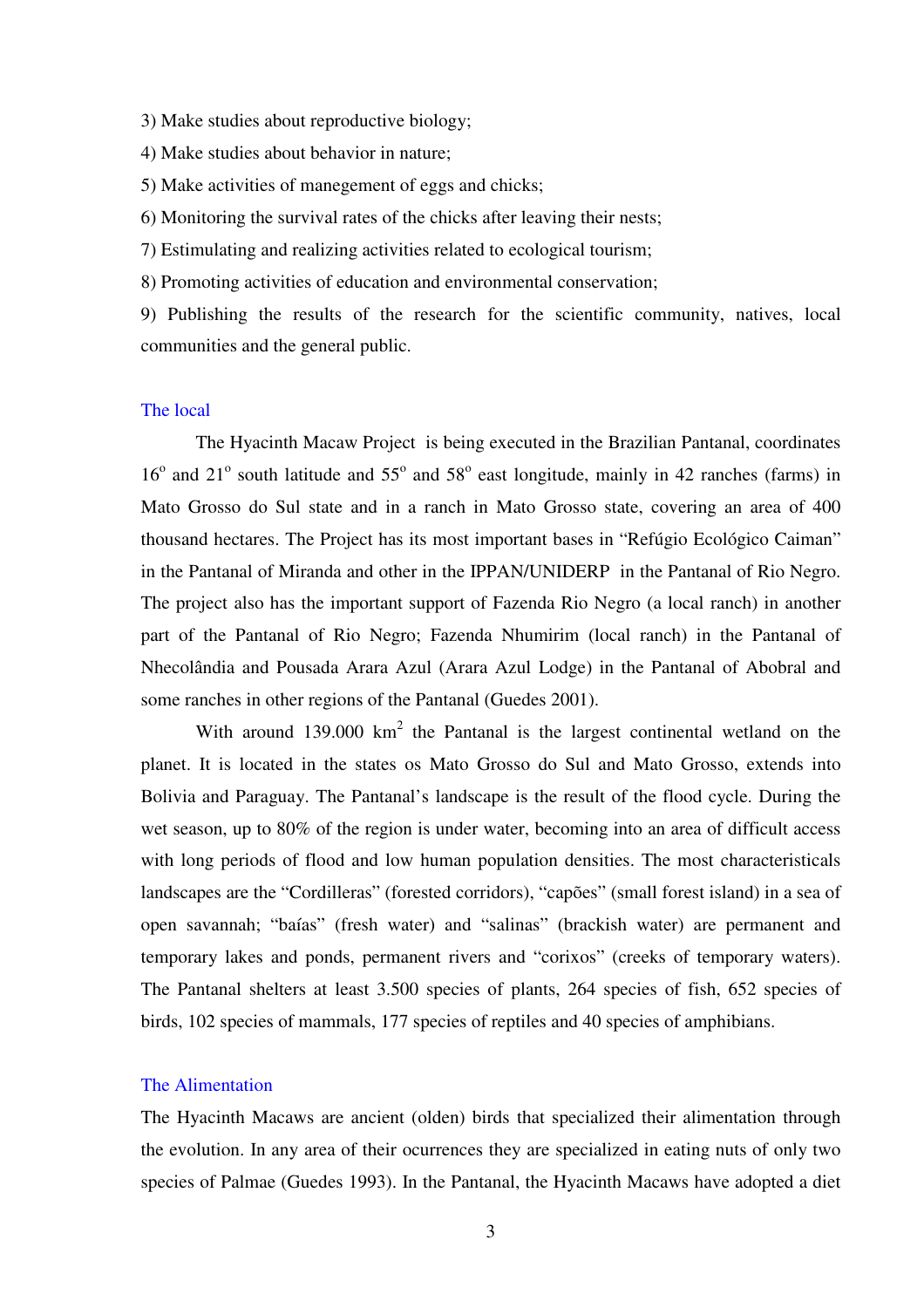highly selective. They feed themselves exclusevely with *acuri* nuts (*Scheelea phalerata*) and bocaiúva (*Acrocomia aculeata)*. The acuri palm produces fruit all the year and for this reason they mantain the Hyacinth Macaws populations. The bocaiúva palm fruits attain ripeness between September and December, period coincident with the peak of chick hatching. During this period it is more usual finding individuals of Hyacinth Macaws feeding themselves hanging on bocaiúva clusters. They usually eat the ripe and/or the green ones or even those with liquid inside. The Hyacinth Macaws usually make a good use of the fleshless acuri fruit left by cattle or some wild animals that eat the pulp of the fruit regurgitating monticles on the ground. It is appreciated by the Macaws after being dried by the Sun and time actions. In that case, the macaws are usually found eating on the ground, on fences, stakes or in dried branches of the trees.

# The nests

In the Pantanal, the Hyacinth Macaws find few arboreous species with large cavities for reproduction. Because of this, 90% of the nests are found in a single specie of tree, locally named manduvi, *Sterculia apetala*. The rest of the nests are found in species like ximbuva (*Enterolobium contortisiliquun*), angico branco (*Pithecellobium niopioides*), abobreira (*Erythrina* sp), guatambú (*Aspidosperma australe*), tarumã *(Vitex cymosa)*. In the boarder of the Pantanal they can also be found on the cliff face of Aquidauana´s moutain and in Alegria's mountain (Guedes 1993, 1996, 2001 e Guedes & Harper 1995).

The manduvis are trees with a soft heartwood susceptible to the formation of cavities generally caused by broken branches, fungi infestation, the action of termites, bacteria or woodpeckers. The Hyacinth Macaws do not initiate a cavity but can enlarge them in width and depth very fast. The dimension of the internal cavities of the nest is very variable ranged from 50 cm (the minimum viable) to 2m.

 The nests trees with average height of 15 m generally to stand out on vegetation. They are commun in the boarders of the "cordilheras" or "capões". The average height of the nests is 8 m, but it is ranged from a low of 2.40 m to a high of 16 m. The nests have only a single entrance, but this number can also vary from 1 to 5. The nests are generally located on the main trunk of the tree, but they can also be found in primary or secondary bifurcation. The diameter of the opening is very variable ranged from 18 cm to 1m and the orientation of the entarnces is distributed aleatorily.

#### The monitoring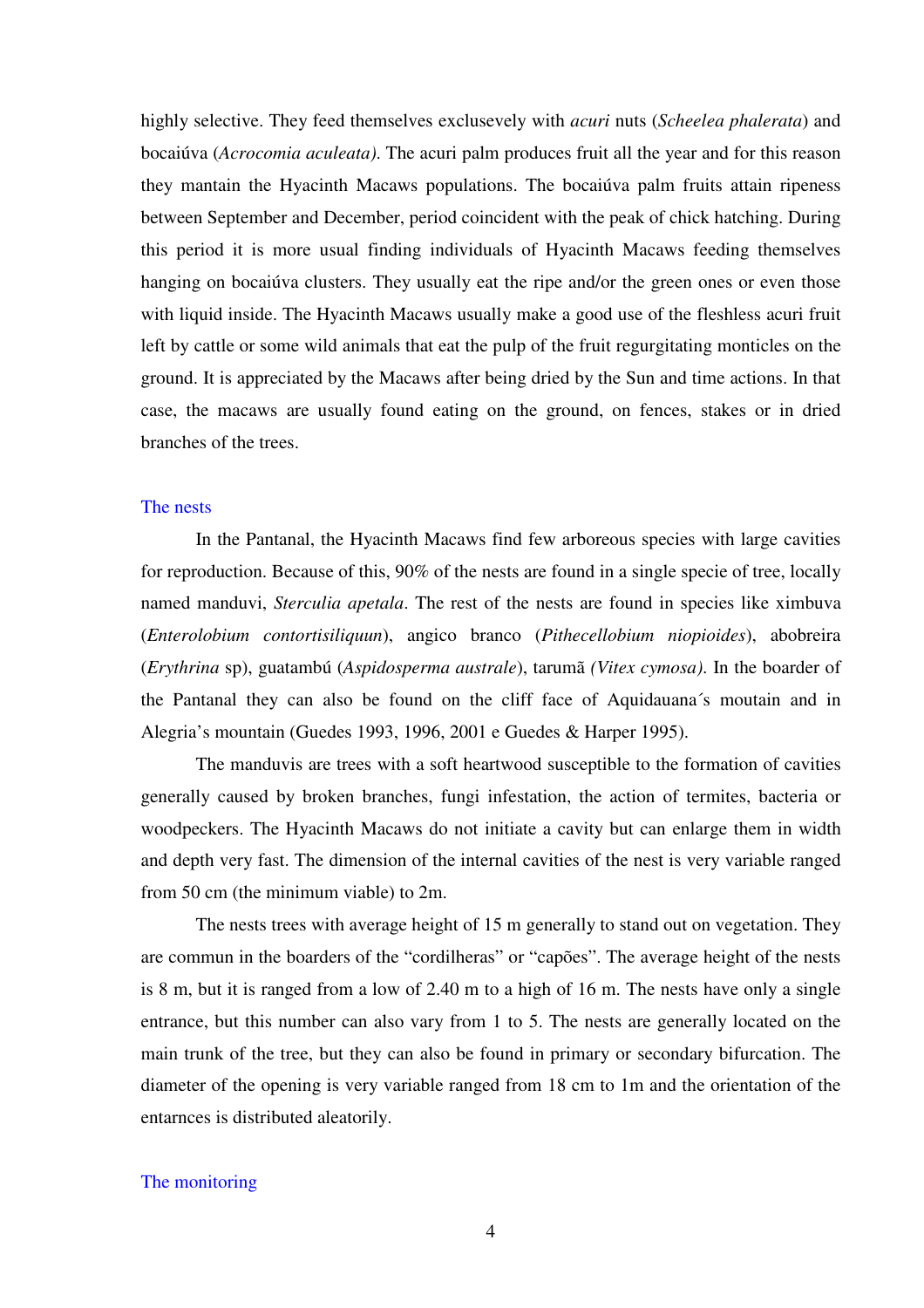During the reproduction period, from July to March of the following year, the central activity of the project consists in monitoring cavities and/or on looking for new ones to check (verify) the rate of occupation by Hyacinth Macaws and other species. The percentage of active nests used by the Hyacinth Macaws is ranged from 47% to 70% each year. To make the monitoring possible the Toyota 4X4 vehicles, horses, tractors and boats are used. For reaching the nests climbing equipments are used. The researchers team does not take more than 20 minutes monitoring a cavity. In twelve years, 465 nests were registered an cadastrated, 315 of them are natural nests and 150 artificial nests.

 When the Project was initiated, the eggs were mesuared and weighed as well the chicks growth rate. At the present moment, with all these dates already known, the nests with indication or vestigies of the presence of the Hyacinth Macaws are being monitored with a higher frequency only to estabilish the eggs laying, the date of hatching (eclosion), predatory events, nativity, survival or mortality of chicks. Before being able to fly, all chicks receive a stainless steel ring and from 2002 they will also receive a microship. They also have their blood collected to determine the sex and for DNA analysis (genetic variabilility), realized in association with USP researchers (USP - Univestity of São Paulo).

## Reproduction

The Hyacinth Macaws are faithful. They form a single couple separeted exclusivelly by the death of one couple individual. They remain all the time together, inclusive out of the reproduction period and divide all the tasks of selection, reform, improvements and cares with the nests and chicks. During the reproduction period, the couple chooses and defends the nest remaining most of their time inside the cavity, on the tree, or in its proximities. Many couples reuse the same nests years after years.

 The Hyacinth Macaws lay an average of 2 eggs what is ranged from 1 to 3. The eggs are white with a spheric ellipsoidal form with microporisity, averaged from 47 mm in length and 36, 9 mm in width. The eggs laying is assincronic. The incubation period varies from 28 to 30 days, and the female incubates the eggs as the male, on the other hand, stays in the next tree as a sentinel. Most of his diary alimentation is regurgitated for the female. The female may leave the nest for food in the immediate vicinity for brief periods, spending, however more than 70% of the time inside the nest cavity.

A fact extremelly rare in the latest years was oberved during the reproductive season. (2001/2002) when seven couple have laid three eggs. For the first time, it was observed the eclosion of three eggs with the survival of the three chicks in the same nest. (artificial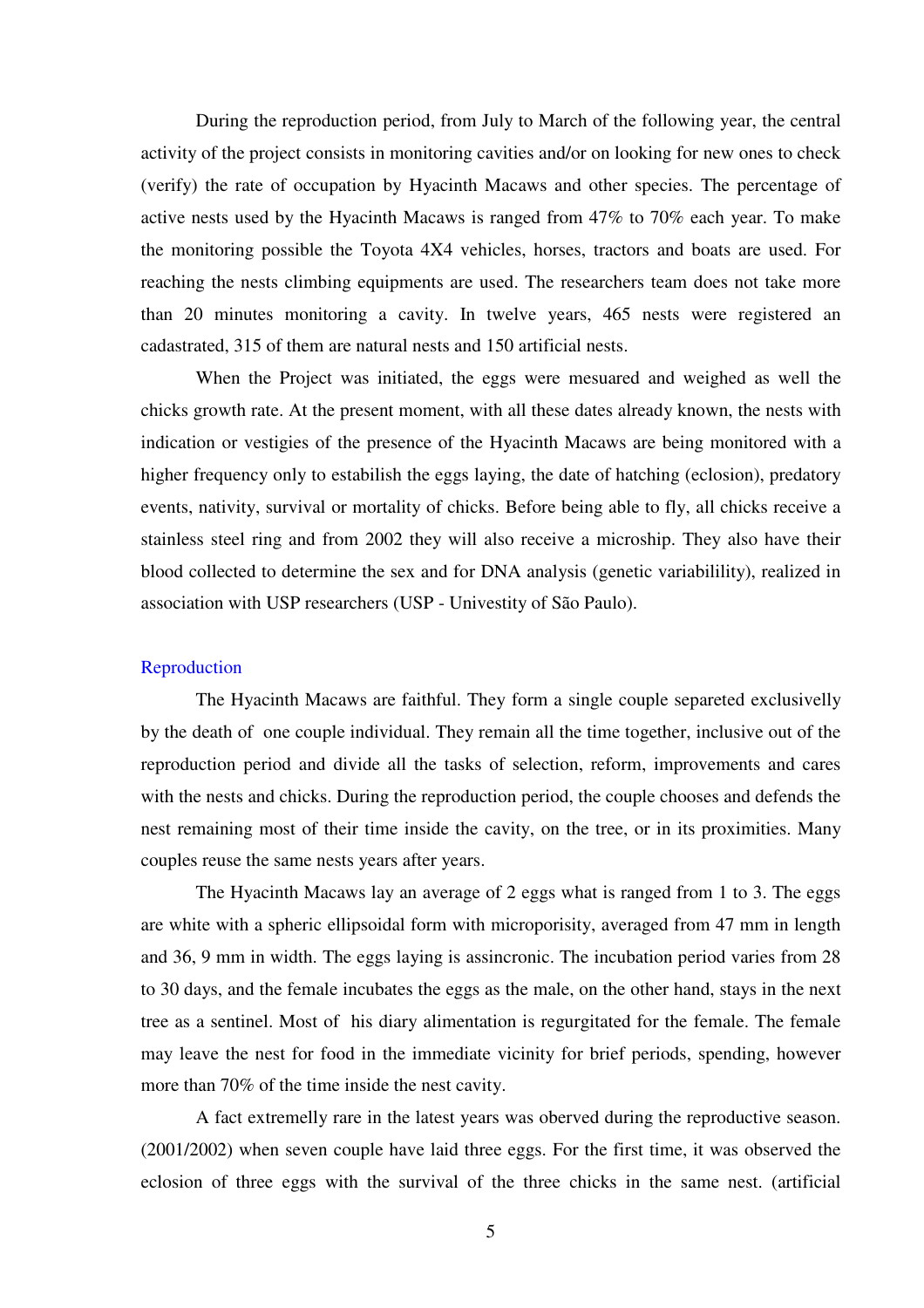N.2141). They had an age difference between three or five days. The parents, extremely careful and great reproducers fed all the chicks well. With approximately 15 days the eldest and the youngest were killed by a predator. The predator is still unidentified and the survivor chick was removed with success to another nest. After this event the parents have laid 2 new eggs, but unfortunatelly they did not have success because a new pradation occurred.

 The eclosion period varies from 4 to 28 hours. The chicks are born at a range from 8 to 10 cm length and weight 18 to 27 g. Hyacinth Macaws chicks are practically naked with only a sparse covering of white down feathers. The skin is pink and transparent and the internal organs and yolk are visible. They are born with ears and eyes closed. They have pink beaks and feet with soft parts in the base, on the superior and inferior maxillae junctions, and the egg-tooth is present.

The alimentation is regurgitated by the parents. The first regurgitation can occur 24 hours after eclosion. Before the regurgitation, the first alimentation is more digested than the others. The chicks grow and gain weight rapidly. Gradually the body of the chicks become covered with black down feathers. Around the  $22^{ND}$  day of life, cannons of Hyacinth feathers appear on the head, wings and tail. The  $23<sup>RD</sup>$  day of life is the average time for them to open their eyes and the egg tooth disappears around the  $73<sup>RD</sup>$  day of life. Maximum weight is reached at about 77 days of life at a peak average weight of 1,520 g. Some chicks reach up to 1700 g.

The chicks have an especific vocalization and they use it for communicating with their parents. They respond to their parents vocalization at the vicinity of the nest. They do not respond to other couples. They stay inside the nest an average of 107 days (range from 90 to 120 days) and lost weight while training their first flight. In a few days they abandon definitively their cavities. After leaving the nests they are still fed by their parents for an average time of six months, when they finally start learning how to break nuts themselves. Most chicks remain in the company of their parents for around one year and a half when then they usually integrate other groups of young Macaws.

 About 30% of the couples that lay their eggs are failures due to egg predation or lost (range from 20% to 40%) depending on the weather and environmental variations every year. The eggs predatory events can be caused by avian predators like toco toucans (*Ramphastos toco*), jays (*Cyanocorax* sp) and caracaras (*Polyborus plancus*). Predators may include mammals such as opossum (*Didelphis albiventris*) and tayra (*Eira barbara*). The losses also can be caused due storms, rains, fires, nests breaking branches, unfertile eggs or embryonic development interruption. However, 22% of the couples that had eggs or chicks losses can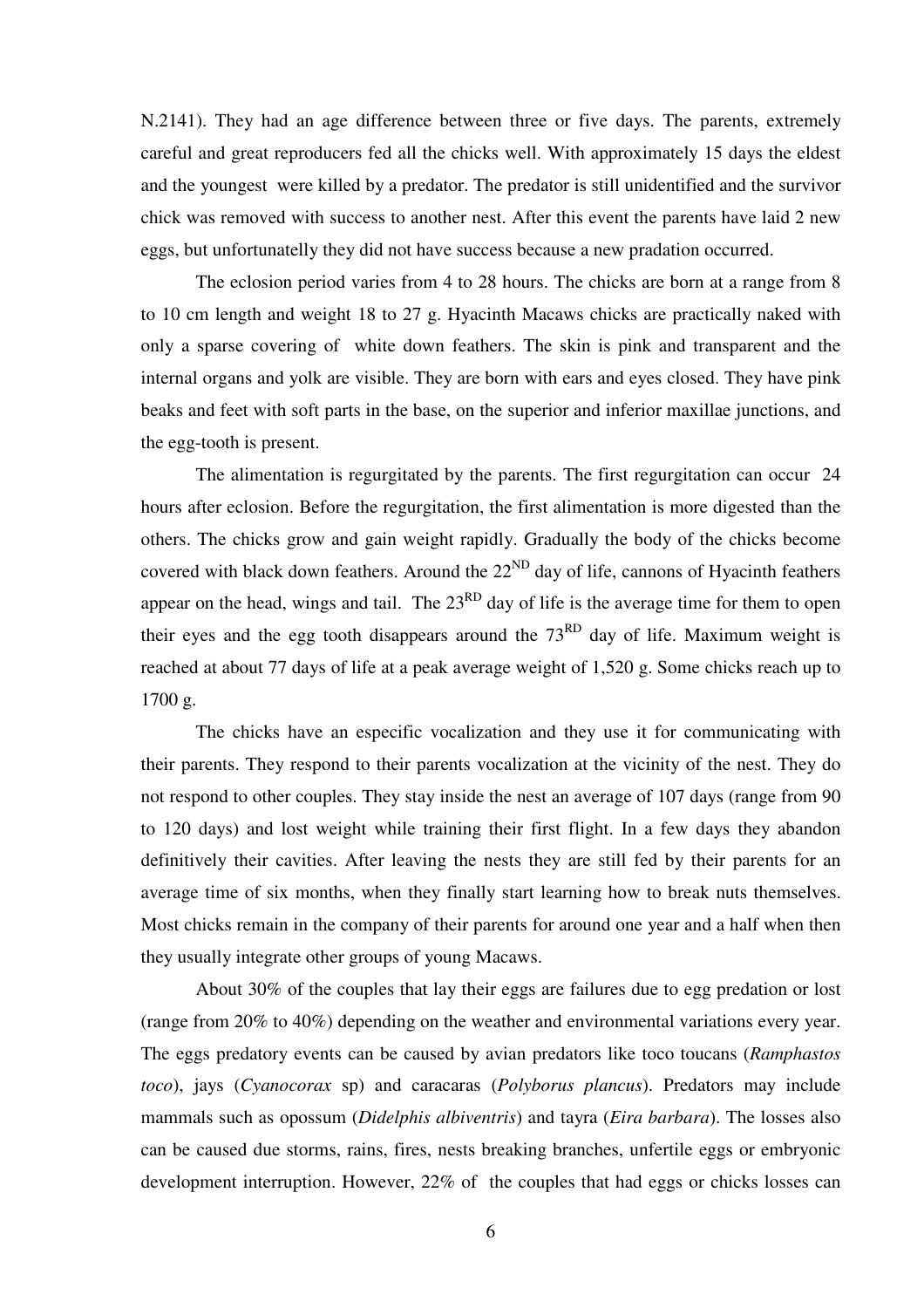lay eggs again. In the period of 2001/2002, six couples restarted laying eggs and 50% of them were well succeeded with their chicks survival. An average of  $70\%$  (63% to 86 %) of the couples reach success with the birth of their chicks. Among the couples that have chicks, around 76% get the survival and the first flight of at least one chick. The reproductive potential of the females varied from 1.71 to 2 eggs per female. In these 12 years of the project the survival rate varied from 0.97 to 1.29 chicks per couple due the action of predators and mortality of the chicks before completing one month of life, especially of the second chick up to the  $5<sup>Th</sup>$  day of life. So, less than half couples obtain the survival of both chicks. At the end of the reproductive period (2001/2002), 58 chicks have flown out of their nests reaching the reproductive success of 1.27 chicks per couple.

 The results of the project has demonstrated that Hyacinth Macaws have low reproductive rates due mainly for the following factors:

1)Low offer of cavities for the nests;

2) Losses ranged from 2 to 5% of the natural cavities every year provoked by the rains, storms, winds, fires and deforestation;

3) High competition for the existant nests (inter and intraespecific);

4) Elevated number of eggs losses caused by natural predators;

5) Due non-synchronous layings as also happens to other psittacidae, a high mortality, especially of the second chick was observed (Guedes et al. 2001);

6) Chicks deaths caused by predators.

#### Sex determining and DNA analysis

According to Miyaki et al. (1993, 1997 e 1998) e Guedes (2001), a sample of 152 chicks were determined Sex, the proportion of males and females was equivalent to 1:1. The genetic variability of the Hyacinth Macaws in the Pantanal is around 65% lower than that observed for others psittacidae threatened. Nevertheless, the genetic similarity among chicks of the same nest has confirmed the monogamy of the couples. All the chicks had the same parents. The low genetic similarity between chicks of the same nest in consecutive years also confirmed the camp obervations in which the majority of the individually identified couples only reproduce in alternated years (each 2 years ).

# Management of the nests.

 Based on the first results in what the scarceness of cavities was a limitant factor for the Hyacinth Macaws reproduction, many models and different materials were tested for the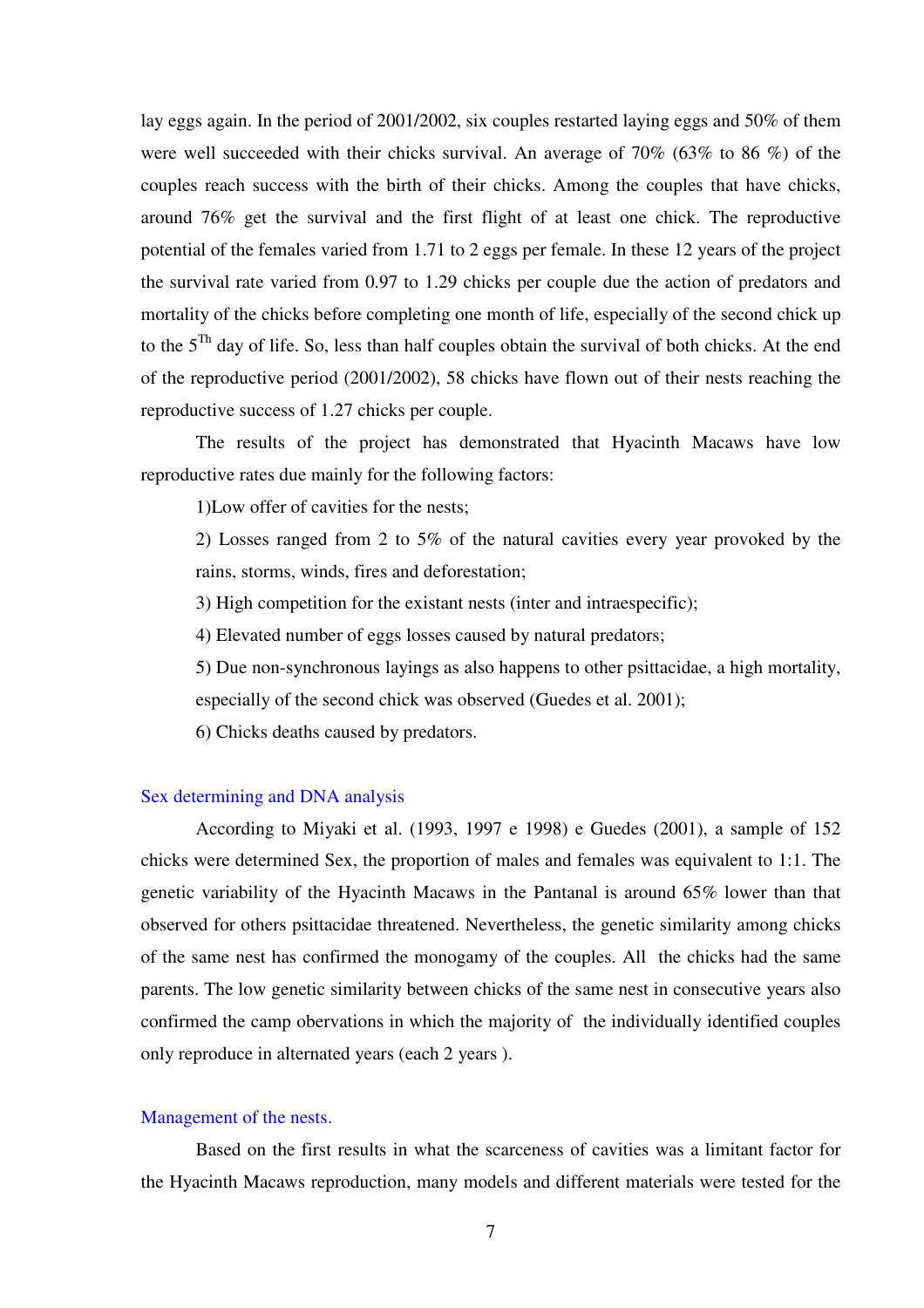confection of the artificial nests boxes. The offer of artificial nests would minimize the lack of natural cavities and it would be a manegement alternative to increase the reproductive success (Guedes 1997, 1999 e 2000).

 In 1997 it was finally found the pattern model and size more adequated for intallation what was well accepted by Hyacinth Macaws. The artificial nests were made of ximbuva wood with a covering with a hinge. The measure pattern adopted was 60X50X40 cm with a 15 cm diameter opening, reinforced to avoid immediate demages caused by the action of the Macaws beaks. The boxes were installed following criteria based on the preference of the Hyacinth Macaws for high tree species, to stand out from vegetation, with a good view, stable, and with a good access for the Macaw. Until the end of 1998, 150 artificial boxes were installed in 22 ranches in an area that covers approximately 90 thousand hectares.

 More than 50% of the boxes were immediately explored by Hyacinth Macaws, but only 10% were effectivelly used for reproduction. However, the objective of the Hyacinth Macaws Project was indirectelly reached, because most boxes were used by more than 17 species that competed with Hyacinth Macaws for the natural cavities. The result was so immediate that in 1998 the number of chicks that flew from the Pantanal of Miranda increased in 200% , local where were installed most of boxes (see the table 1). Year after year the boxes are being incorporated to the landscape and a larger number of them are gardually being occupied by Macaws and other species.

| <b>Activities development</b>       | 1996          | 1997          | 1998           | 1999           | 2000           | 2001           |
|-------------------------------------|---------------|---------------|----------------|----------------|----------------|----------------|
| Active nests by Hyacinth<br>Macaw   | 19            | 21            | 42             | 51             | 55             | 59             |
| Nest with reprocdutive<br>pairs     | 14            | 13            | 33             | 40             | 38             | 45             |
| Nests with chicks                   | 08            | 07            | 19             | 29             | 26             | 34             |
| Number of chicks<br>fledged (Nests) | 06<br>$(N=5)$ | 07<br>$(N=7)$ | 19<br>$(N=17)$ | 25<br>$(N=19)$ | 26<br>$(N=21)$ | 35<br>$(N=25)$ |
| Reproduction rate                   | 0.42          | 0.54          | 0.57           | 0.62           | 0.68           | 0.77           |
| <b>Reproductive success</b>         | 0.75          | 1.00          | 1.00           | 0.86           | 1.00           | 1.03           |

Table 1 – Number of chicks that survived and the reproductive success of the Hyacinth Macaws in the Pantanal of Miranda during the period from 1996 to 2001 due the installation of the artificial nests.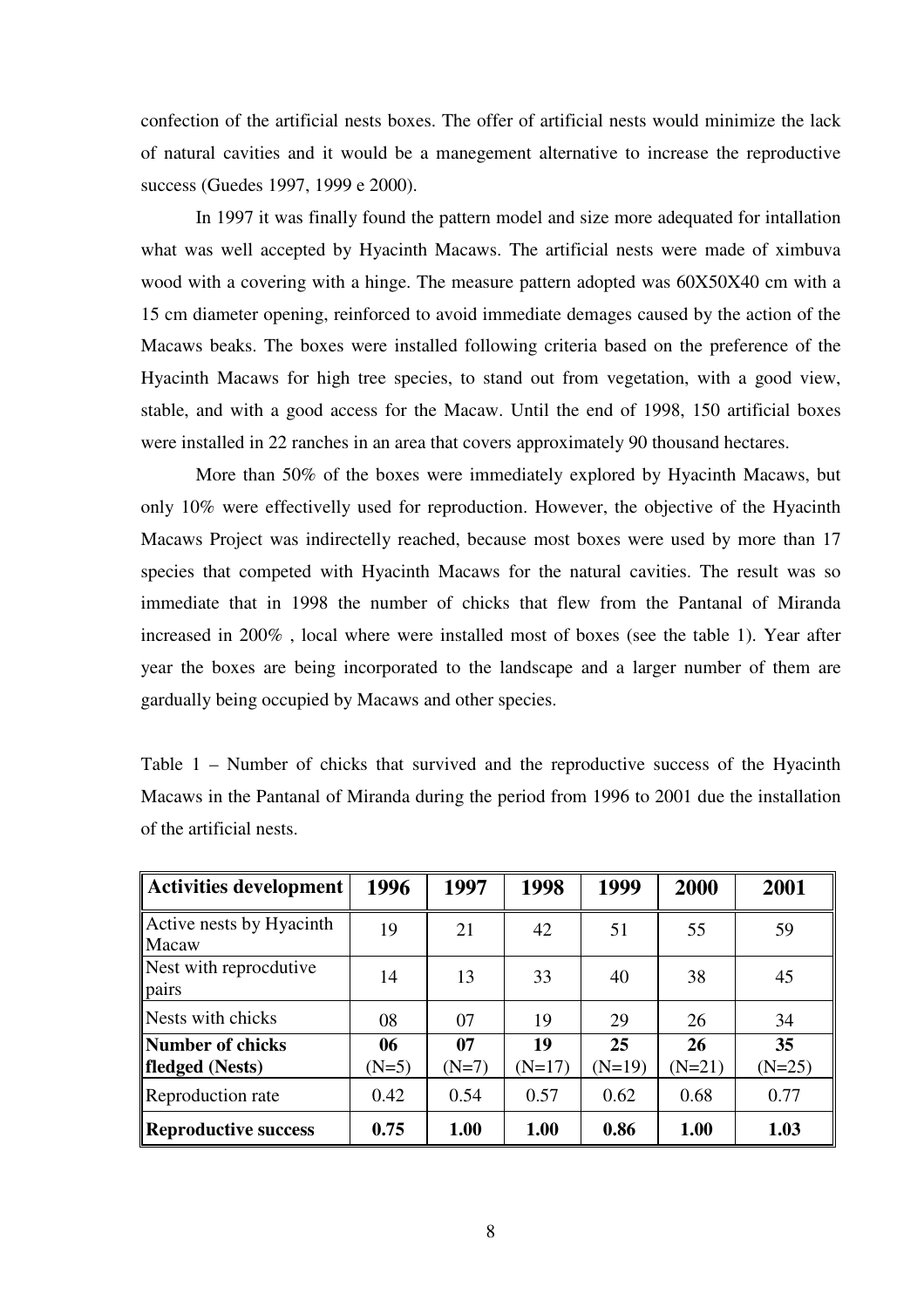In the latest years, management and recuperation of the natural and artificial cavities were realized mostly of the potential nests that are those reused every year by the Hyacinth Macaws and/or red Macaws. Due the inclemency of metereological conditions, termites or even by the use of them by birds, 3 to 5% of the cavities are lost every year.

 In 2000, 81 cavities (38 natural and 43 artificial) were managed and recuperated in the South Pantanal. Around 47 % of these cavities were modified to reduce the opening to avoid the rain water entrance or predators; 18% had to be filled with wood stubs and sawdust because the base of the nestes was too far from its opening, circumstance that could impede the chicks exit (as it was observed in the nest N.122 in 1997); 22% had their beds substituted for diminishing the entomofauna that cohabits inside the nests and that can cause the newborn chicks death. The substitution removed the vestigies of the occupation of other species that had left feathers, pieces of eggs shells and other animal cadavers. The remaining 13% received 2 or 3 types of management.

The result of this activity was immediate, 20 natural and 7 artificial cavities managed were reactivated by the Hyacinth Macaws with eggs laying and chicks births. Ten other natural cavities and 37 seven artificial ones were reactivated by other species like parrots (*Amazona aestiva*), owls (*Tyto alba*), muscovy ducks (*Cairina moschata*), falcons (*Falco rufigularis*), toucans (*Ramphatos toco*) and tamandua anteater (*Mirmechophaga tetradactyla*) that used the arboreous cavities as shelters.

# Management of eggs and chicks

Besides the management of the nests from 2000 the first management experiences with eggs and chicks were initiated passing these studie through laboratory (Guedes 2000). This management was realized in nests with a previous detailed report of eggs predators and large non-synchronous eggs hatching and/or newborn chicks losses. Nests in which the chicks disppear immediately after hatching, had their eggs collected being substituted for hen eggs (small size) and taken to the laboratory where they were incubated in the last days. They were daily observed and after birth, the chicks were fed for 5 to 7 days with a special ration for newborn chicks, posteriously reintroduced in their original nests or transfered for nests with individuals of the same age (Guedes 2001, 2002).

 In 2000, in four of the managed nests there was a 100% success with the survival of all chicks. In 2001 the manegement initiated in the previous year had its continuity with transfers between the nests in which the chicks had a difference of 5 days of age. Among the 8 managed transfered nests, 75% presented success with the survival of the chicks. One egg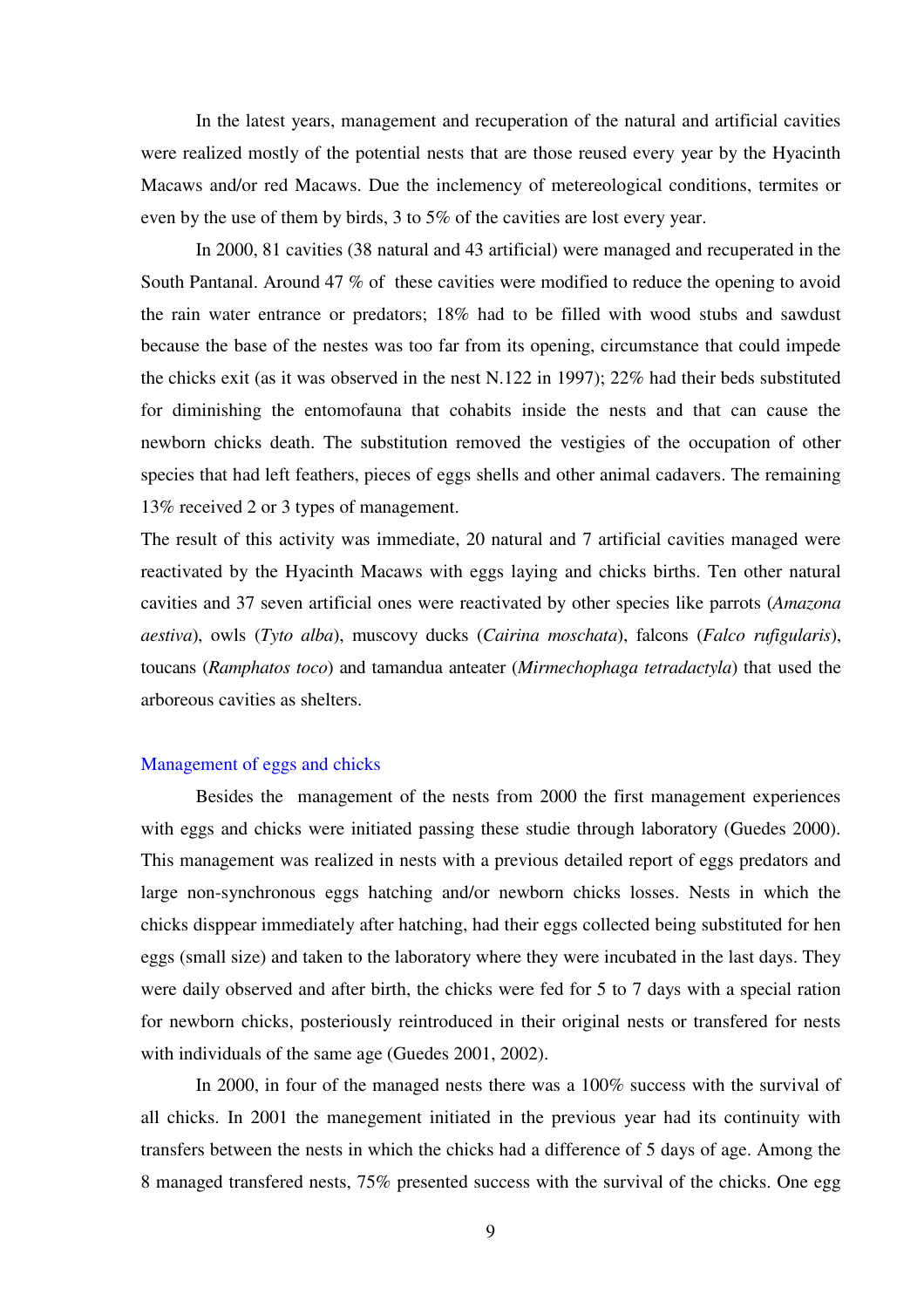(nest N.254) resulted of the second laying was collected and taken to the laboratory after the losses of the first laying. In this case it was observed that the embryo had an inverted position inside the egg. The chick took 48 hours to break the shell totally, with a huge effort that caused luxation in the posterior part of the neck. The chick died a few hours after its birth in the laboratory.

The second unsuccess case happened after 5 days in relation to the first chick, it was taken to the laboratory where it was fed for 8 days and afterwards relocated to an artificial nest (N. 2090), substituting the eggs that had passed more than 40 days since the beginning of icubation. The female rejected and killed the chick immediatelly after the change.

# Studies about predation and behavior.

 Due the high pradators actions of eggs and chicks, at the beginning of the project, many automatic cameras with infrared detectors were installed inside the nests in an attempt to identify nest predators (eggs and chicks predators). This activity did not have the expected success because most photographs were taken because of movements of the own Hyacinth Macaws that are very conspicuous and curious. Because of this relative unsuccess, most predators had to be discovered through a constant monitoring and observation of some nests.

 In 2001 WWF-Brazil donated a complete professional microfilming equipment to be installed inside the nest. The complete equipament includes a microcamera with lens smaller than a covering pen, a monitor, a tape recorder, a video-cassette recorder and cables with a 100 m of extension to make possible for the reserchers the monitoring of the nests even they are in a considerable distance. These activities are in their initial phase but the preliminary results has been extremely important for showing, for the first time the behavior of the couples, chicks and the parents with their chicks, inside the nests.

#### The Green-wingeds Macaws

Around 80 natural nests that were cadastrated for the Hyacinth Macaws are now being shared or used by the Green-wingeds Macaws. So, since the beginning of the project the Green-wingeds Macaws (*Ara chloroptera)* have been studied, mainly in their reproductive biology.

 During the period from July/2000 to June/2001, 18 monitored nests were used by Green-winged Macaws. Among them, 39% (N=7) were in 5 ranches in the Pantanal of Aquidauna, 33% (N=6) were installed in a ranch named Fazenda Baú in the Pantanal of the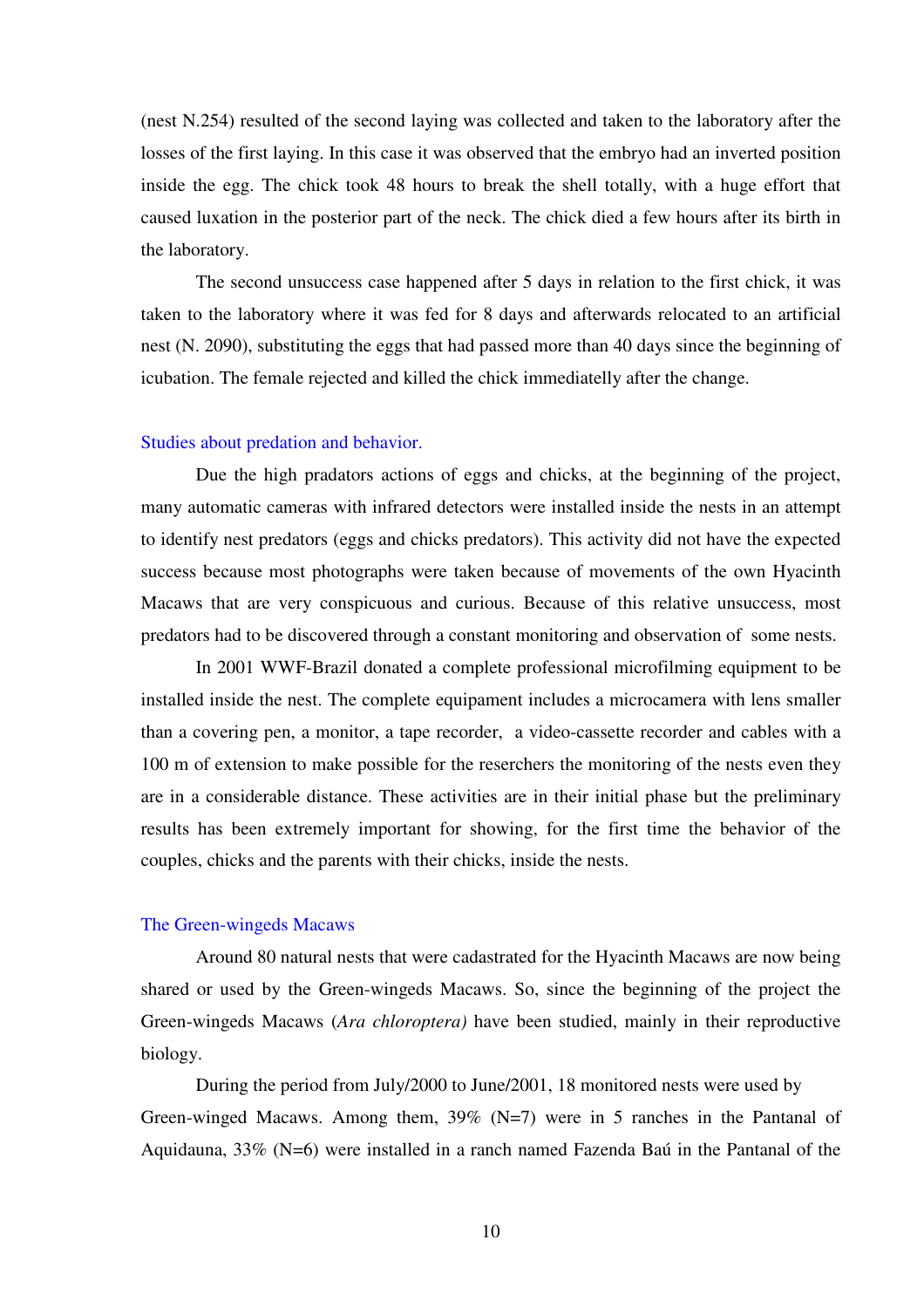Abobral, 22% (N=4) were in 2 ranches in the Pantanal of Nhecolândia and  $6\%$  (N=1) were in a ranch in the Pantanal of Miranda.

 In a sample of 11 couples it was observed a 24 eggs laying, 64% with 2 eggs, 27% with 3 eggs and 9% with only one egg. Among the 11 nests with eggs one was a target of predators, in four of them 6 chicks were born and about the other 6 no information was obtained. Seven more nests were found only with chick (4 nests with 2 chicks and 3 with only one). At the end of the observation, 17 chicks fledged of their nests with a reproductive success of 1.54 chicks per couple.

 In addition the opportunity of being in the field was exploited to collect more information about the reproductive biology of the Blue-and-yellow Macaws (*Ara ararauna*) that occur in the same region. Many Masters and Doctors thesis were defended thanks to the materials and samples collected in the Pantanal about large macaws (Pinho 1998, Faria 2000, Carciofi 2000 e Caparroz et al. 2001). Information about other birds species were also collected, especially about the avians that compete with the macaws for the nests such as toucans, falcons, owls and muscovy ducks.

#### Ecotourism and Environmental Education

 During all the work in the field the approach and contact with the ranchers, "pantaneiros" residents of the Pantanal and local kids has been constant since the beginning of the project. Initially they were taught and explained the reason and motivation of the project, the threatens that can cause the specie extinction and the high especialization of the Hyacinth Macaws. It was reinforced the importance of the specie occurrence in the region, with the intention to make them feel proud of having the specie freely in nature. At the same time all the results of the as well the localization and occupation of the cavities by the Hyacinth Macaws has been informed to local inhabitants and since then they have become volunteer guardians of the nests and macaws. They after day the interest of local ranchers in keeping and incresing the number of Hyacinth Macaws in their properties is intensified. In spite of the traffic and illegal commercial exploitation for the pet trade, that if still present in the region, has diminished considerably, according to the reports of the Hyacinth Macaw Project and information from the local Environmental Police.

Ecological activities are developed mainly in the Visitation Center of the Hyacinth Macaw Project in the "Refúgio Ecológico Caiman" and in the IPPAN/UNIDERP where guests in small groups may acompany some activities developed by the project such as monitoring and manegement of nests and chicks. Lectures and explanations are also given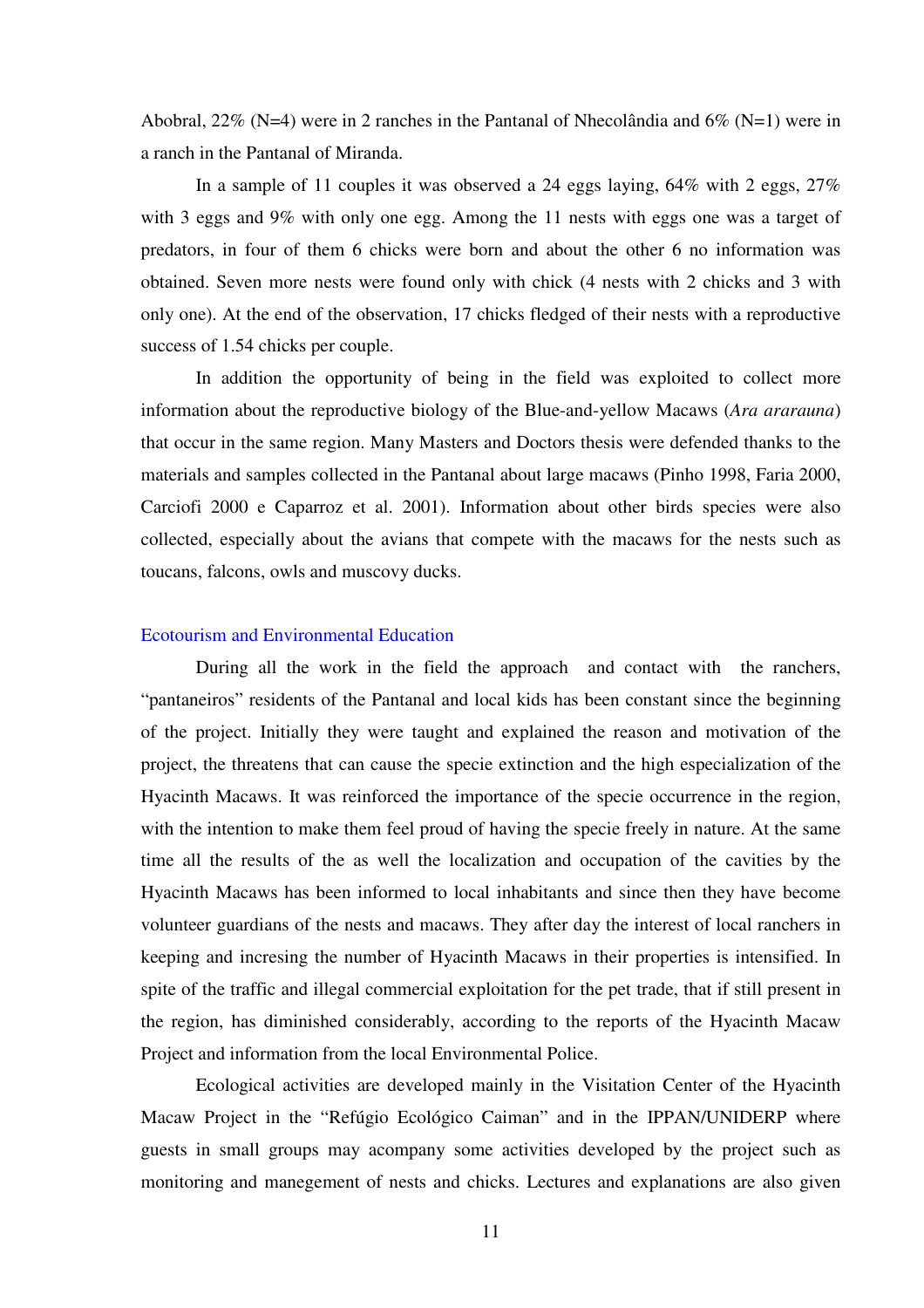before going to the research field. In other six inns in the South Pantanal where the project is also realized, lectures and explanations are ministrated for special groups.

In addition, lectures are ministrated mainly for children, teachers, tour guides and opinion makers. The results of the research are published and informed for the scientific community in congresses, meetings or through articles in newspapers and magazines. The results of the researches have also been divulged through the written and spoken media, through TV and radio broadcastings for the communities, objectiving the preservation, conservation of the local populations of the Hyacinth Macaws and other important species that cohabit the Pantanal region. The main goal is the Pantanal conservation and the Project represents a parcel of contribution for this porpouse. The Project also hopes to contribute for the conservation of other psitacidae, mainly other species of Macaws whose populations are reduced and endangered like the Lear's Macaw (*Anodorhynchus leari*) and the little Blue Macaw (*Cyanopsitta spixii*).

# Acknowledgments

I thank the invitation of this Congress organizers for the opportunity offered. I thank UNIDERP and FMB for the execution and permanent support of all activities of the Project, the valuable partnership of WWF-Brazil that has been extremelly important, the logistic support of Toyota do Brazil Ltda without what this project would not be possible. I am grateful for the cooperation and support of Refúgio Ecológico Caiman, Brasil Telecom S.A., Vanzin Escapamentos, Hyacinth Macaw Fund – Smart Family Foundation, Zoo de Doué-la-Fontaine, IBAMA, RENCTAS and Conservation International. I also appreciated the enormous assistance and cooperation of the Pantanal ranchers, farmers and local inns owners. I also thank all the assistents and volunteers who took part in the project cooperating and collecting dates and especially to my co-workers Carlos Cezar Correia and Douglas Kajiwara, biologist assistant and biologist respectivelly. Finally, all my gratefulness to my entire family, especially to my beloved husband, Joacilei Lemos Cardoso a very talented artist who has cooperated enormously with the project and nature conservation, through his marvellous paintings, admirable portraits of the local species.

# References

Bernardes, A.T.B., Machado, A.B.M. & Rylands, A.B. 1990. Fauna brasileira ameaçada de extinção. Fundação Biodiversitas, Belo Horizonte.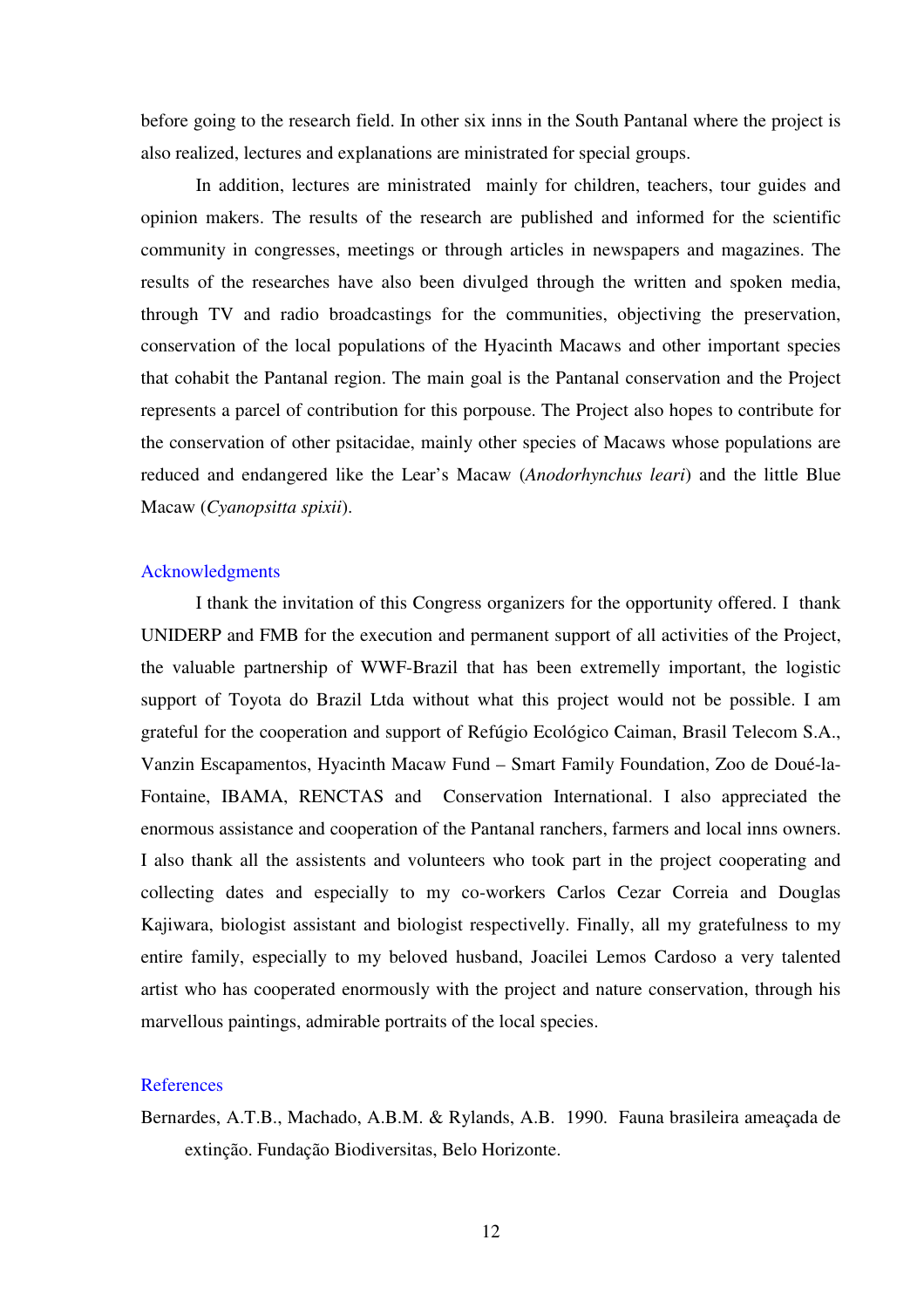- Caparroz, R., Guedes, N.M.R., Bianchi, C.A. & Wajntal, A. 2001. Analysis of the genetic variability and breeding behaviour of wild populations of two Macaw species (Psittaciformes, Aves) by DNA fingerprinting. Ararajuba 9 (1):42-49p.
- Carciofi, A.C. 2000. Contribuição ao estudo da alimentação da arara-azul (*Anodorhynchus hyacinthinus*, Psittacidae, aves) no Pantanal – MS. I - Análise da química do acuri (*Scheelea phalerata*) e da bocaiúva (*Acrocomia aculeata*). II – Aplicabilidade do método de indicadores naturais para o cálculo da digestibilidade. III – Energia metabolizável e ingestão de alimentos. USP. São Paulo. Tese de Doutorado. 137p.
- Collar, N.J., Gonzaga, L.P., Krabbe, N., Madrõno Nieto, A., Naranjo, L.G., Parker, T.A. and Wege, D.C., 1992. Threatened birds of the Americas, The ICBP/IUCN Red Data Book. Washington, D.C. Smithsonian Institution, Press.
- Faria, P. J., 2000. Caracterização de Populações Naturais de Psitacídeos (Aves: Psittaciformes) Através de Marcadores Moleculares. Dissertação de Mestrado. Departamento de Biologia, Instituto de Biociências, USP, São Paulo.
- Guedes, N.M.R., 1993. Biologia Reprodutiva da Arara Azul no Pantanal Sul-Matogrossense. Dissertação apresentada à Escola Superior de Agricultura "Luiz de Queiroz", da Universidade de São Paulo, para obtenção do título de "Mestre em Ciências". 122 p.
- *\_\_\_\_* 1996. *Biologia de Psitacídeos* In: CONGRESSO BRASILEIRO DE

ORNITOLOGIA, V, Anais, UNICAMP, Campinas, p.91-102.

- \_\_\_\_ 1997. Biologia da arara-azul, *Anodorhynchus hyacinthinus* no Pantanal. Relatório Técnico Anual. Comitê para conservação e manejo da arara-azul-grande. IBAMA. Campo Grande. 110pp.
- \_\_\_\_ 1999. Projeto arara azul biologia, manejo e conservação. Relatório Técnico Anual. Comitê para conservação da arara-azul-grande. IBAMA. Campo Grande. 187pp.
- \_\_\_\_ 2000 Projeto arara azul biologia, manejo e conservação. Relatório Técnico Anual. Comitê para conservação da arara-azul-grande. IBAMA. Campo Grande. 145pp.
- \_\_\_\_ 2001. Projeto arara azul biologia, manejo e conservação. Relatório Técnico Anual. Comitê para conservação da arara-azul-grande. IBAMA. Campo Grande. 173pp.
- \_\_\_\_ 2002. Projeto arara azul biologia, manejo e conservação. Relatório Técnico Anual. Comitê para conservação da arara-azul-grande. IBAMA. Campo Grande. 134pp.
- Guedes, N.M.R. & Harper, L.H. 1995. Hyacinth Macaw in the Pantanal. Conservation and Management. Pp. 394-421. In: The large macaws: their care, breeding and conservation. J. Abramson, B.L. Speer, & J.B. Thomsen, (eds). Raintree Publications, Fort Bragg.